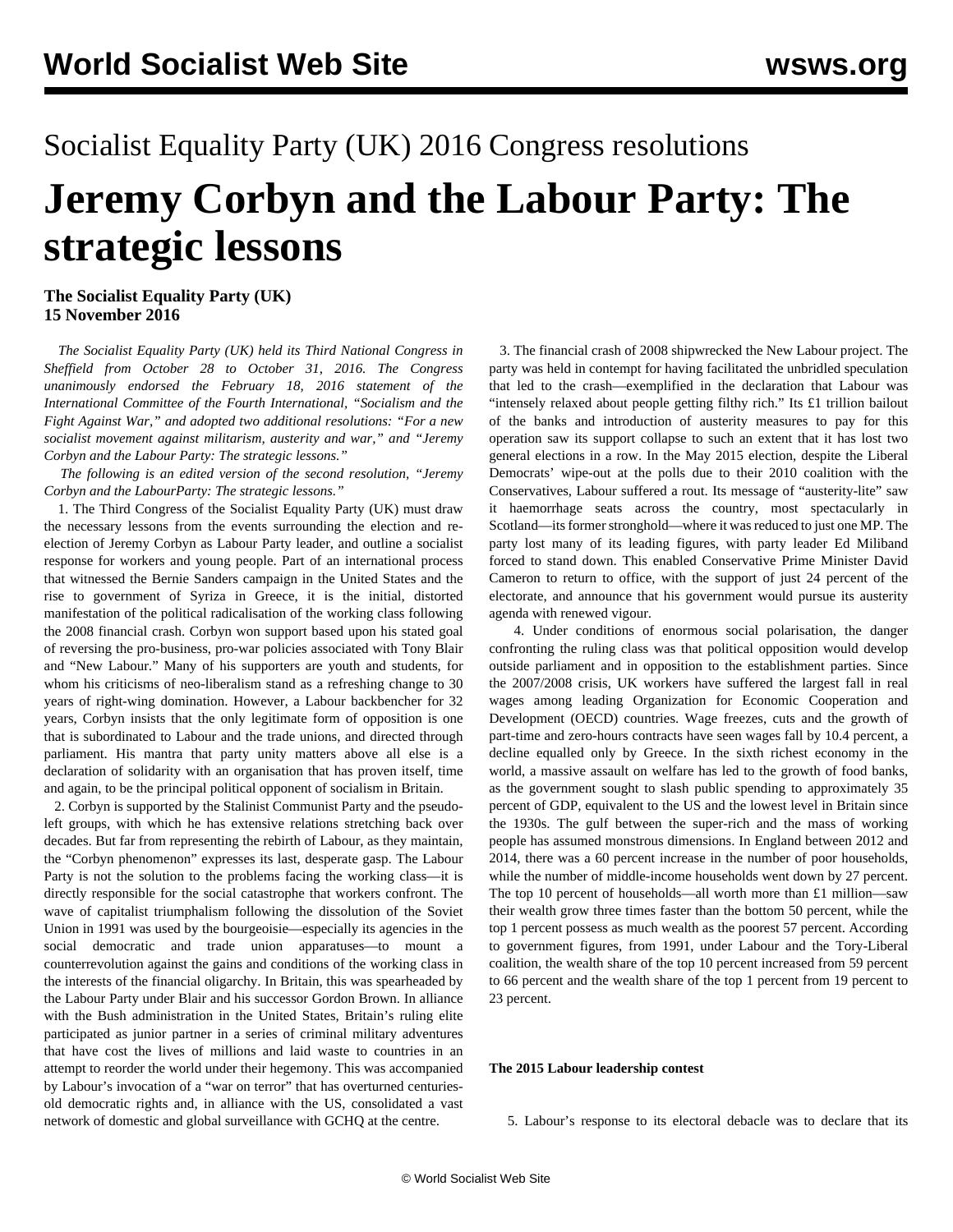manifesto had been too left-wing. The 2015 Labour leadership contest was intended to seal a further lurch to the right. The Labour "left" was in such a state of collapse that initially it could find no candidate willing to stand and could not meet the level of support in the Parliamentary Labour Party (PLP) to achieve ballot status. At the last minute, Corbyn stood for nomination, backed by just 15 MPs out of 232, including the nine remaining members of the Socialist Campaign Group. He achieved ballot status only thanks to the endorsement of some of his opponents, who wanted to preserve the illusion among workers that Labour remained a "broad church." Instead, as an unintended consequence of changes to electoral rules aimed at supplanting the union block vote, 120,000 people signed up under the new category of Labour supporters, attracted by Corbyn's anti-austerity, anti-militarist stance. Horrified that their neoliberal agenda was in jeopardy, the right-wing went on the attack. But the interventions by Blair and others, coupled with the rotten record of his opponents, only consolidated Corbyn's support. "Operation Icepick" was put into motion, with 70 staff employed by the National Executive Committee to weed out those not considered loyal to the New Labour credo. Even so, Corbyn secured 59.5 percent of the vote, more than the combined total of his three opponents. Liz Kendall, the most Blairite contender, received a humiliating 4.5 percent of the vote, underscoring the lack of any significant support for New Labour even within the party.

 6. While solidarising with the leftward sentiment expressed in Corbyn's victory, the Socialist Equality Party warned that those hoping it would "provide an alternative to austerity will be cruelly disappointed. The real measure of his campaign must be judged not on stated intentions, but on the essential criterion of the class interests served by the party and the programme he defends. Labour is a right-wing bourgeois party. It is complicit in all the crimes of British imperialism and has functioned as the principal political opponent of socialism for more than a century *..."* [*[What does the "Jeremy Corbyn phenomenon" represent?](/en/articles/2015/08/15/corb-a15.html)* (August 15, 2015)]

 This appraisal was confirmed by the direct intervention of Britain's military in opposition to any threat to Labour's historic role. Within a week of Corbyn's election, Murdoch's *Sunday Times* published a statement by a "senior serving general" that warned of "a mutiny" in the event of him becoming prime minister. Elements within the military would be prepared to use "whatever means possible, fair or foul… You would see a major break in convention with senior generals directly and publicly challenging Corbyn over vital important policy decisions such as Trident, pulling out of NATO and any plans to emasculate and shrink the size of the armed forces." In November, the head of the UK's armed forces, Chief of the Defence Staff Sir Nicholas Houghton, told the BBC that Corbyn's statement that he would never authorise the use of nuclear weapons "would worry me if that thought was translated into power."

 7. These threats mark a milestone in the degeneration of British democracy. As someone involved in politics throughout the 1970s, at a time of rising industrial militancy that culminated in the bringing down of the Conservative government of Edward Heath in 1974, Corbyn is well aware of their implications. This was the period in which the civil service, the police and the Ministry of Defence were secretly placed on alert and military manoeuvres were carried out at Heathrow airport and other strategic locations. Moreover, he is of a generation for whom the 1973 CIA-backed coup against the Chilean government of Salvador Allende was a formative experience. But rather than alerting the working class and insisting on Houghton's removal, Corbyn sent a polite letter to Defence Secretary Michael Fallon stating, "It is essential in a democracy that the military remains politically neutral at all times." The government rushed to support Houghton with a spokeswoman for Cameron stating that "as the principal military adviser to the Government," it was "reasonable" for him "to talk about how we maintain the credibility of one of the most important tools in our armoury."

## **Corbyn retreats on Syria, NATO and Trident**

 8. Lord West, the former first sea lord and ex-Labour minister, has made clear the broader concerns of the ruling class over the growth of popular anti-war sentiment, warning that Corbyn "should not lead the nation" because his criticism of militarism might get "the unthinking masses to vote for him." But rather than mobilise workers against militarism and war, his response has been abject capitulation. On every key issue—war in Syria, NATO's military build-up against Russia and the renewal of Britain's nuclear weapons programme—Corbyn has given way to the dictates and demands of his right-wing critics. Rather than declaring war on the architects and supporters of New Labour, he selected a shadow cabinet that included many of those who would, within months, attempt a putsch against him. This included retaining Hilary Benn as shadow foreign secretary and appointing Maria Eagle as shadow secretary of state for defence. In December 2015, Corbyn handed the initiative to the warmongers by authorising a free vote on military action in Syria. Benn had already pledged to overturn Labour's August 2013 position of opposition, which had helped scupper a planned US-led assault. Almost a third of Labour's MPs, 66, backed the government, which won by 397 to 223 votes. As Cameron denounced those planning to vote against as "terrorist sympathisers," in the House of Lords Labour peer Jeffrey Rooker demanded that the party "get rid" of Corbyn, identifying Islamic State's "innate intolerance" for the "British way of life" with the "anti-British Trots in the Labour Party." Benn was allowed to close the parliamentary debate for Labour. Within the hour, Tornado bombers flew from their base in Cyprus in the first foray in British imperialism's latest bloody military venture.

 9. Corbyn's next strategic retreat was over Trident. The US-backed right-wing putsch in Ukraine, aimed at installing a virulently anti-Russian regime, has been followed by the deployment of thousands of NATO troops in Eastern and Central Europe and the expansion of the US nuclear missile arsenal in the region targeting Russia. Trident's renewal is integral to this US-led NATO offensive. The government had delayed a parliamentary vote on Trident for fear of public opposition to the programme. Washington had pressed hard for its renewal, with US Defence Secretary Ash Carter stressing that it is an "important part of the deterrent structure of NATO," and warning that if Britain wanted to continue to play an "outsized role on the global stage," it had to maintain a commensurate "military power." Corbyn prepared for the Trident vote in July by abandoning his opposition to NATO membership and telling Labour's conference, "We're not going to divide and ruin ourselves as a party over this." He allowed Labour MPs their second free vote since taking office, and three-quarters (140 to 47) backed Trident's renewal. This *volte-face* has placed Britain in the front line, in Europe, of a potential nuclear war with Russia. In response to a question as to whether she would personally authorise a nuclear strike, Prime Minister Theresa May replied, "Yes… the whole point of a deterrent is that our enemies need to know that we would be prepared to use it…"

 10. Corbyn's portrayal of militarism and war as matters of individual conscience is nothing more than a reincarnation of the "poor, wretched, feeble-minded Fabianism" described so scathingly by Leon Trotsky:

 "Renouncing violence, the Fabians believe only in the power of the 'idea.' If a wholesome grain can be sifted out of this trivial and hypocritical philosophy then it lies in the fact that no regime can maintain itself by violence alone. This applies equally to the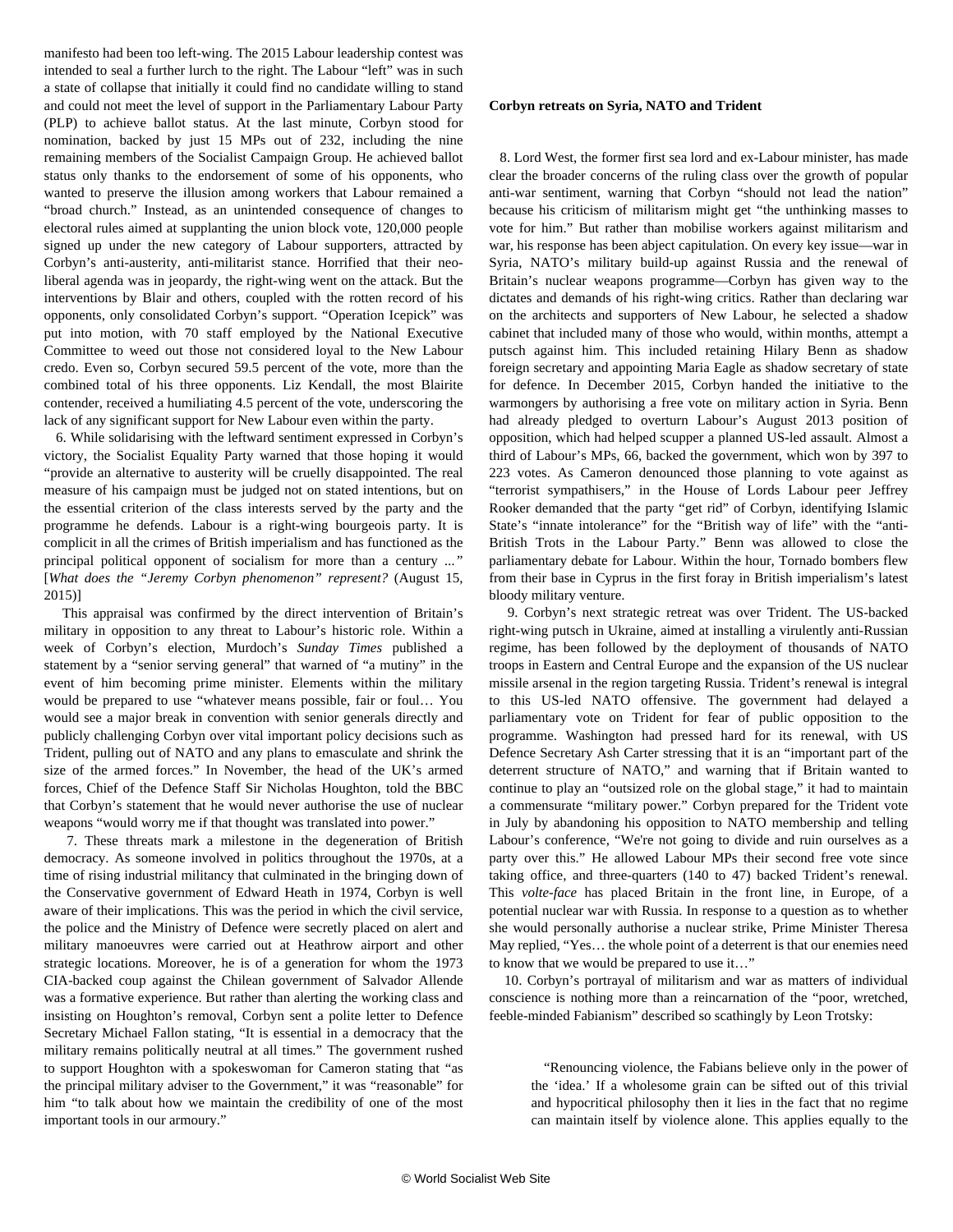regime of British imperialism. In a country where the overwhelming majority of the population consists of proletarians, the governing Conservative-Liberal imperialist clique would not be able to last a single day if it were not for the fact that the means of violence in its hands are reinforced, supplemented and disguised by pseudo-socialist ideas that ensnare and break up the proletariat." [*The Fabian Theory of Socialism*, Leon Trotsky, 1926]

## **Corbyn and Brexit**

 11. Corbyn again proved his readiness to abandon political positions he had held for over four decades when, in the June 23, 2016 referendum on UK membership of the European Union (EU), he junked his opposition to lead Labour's Remain campaign. This played a vital political role, given that the official Remain campaign was led by Prime Minister David Cameron and was shaped by the strategic concerns of the City of London and the need to preserve the UK as a bulwark of NATO within Europe. The Leave vote was a devastating setback for the British bourgeoisie. The severing of relations with the EU not only threatens vital commercial interests, particularly London's role as a centre for global financial speculation. It severely undermines Britain's value to the United States, which is the essential precondition for its ability to project its global interests. Reversing the vote is therefore considered a strategic imperative, with newspapers and politicians across the official political spectrum denouncing the result as an outcome of "mob rule" and demanding variously a second referendum, a parliamentary vote so that the pro-EU majority at Westminster can vote down the terms of Brexit negotiated with the EU, or, if necessary, the calling of a general election. Giving voice to these concerns within days of the result, US Secretary of State John Kerry indicated discussions were underway on how to "roll back" the vote, saying, "I think there are a number of ways. I don't, as secretary of state, want to throw them out today. I think that would be a mistake. But there are a number of ways."

 12. Washington was not just planning, it was acting, and it did so through the Labour Party. Two days earlier, a right-wing cabal of Labour MPs, working in collusion with the highest levels of the British state, the US State Department and the CIA, set into motion a coup plot against Corbyn. With the Tory Party committed to Brexit, any move to overturn the referendum has to involve Labour. But whether instigated by a Labour government, or with Labour in a "progressive alliance" with sections of the Tories, Liberal Democrats, Scottish National Party and Plaid Cymru, this agenda depends on the party being solely accountable to the dictates of the ruling elite. With Corbyn considered to be "lukewarm" on Europe and having ruled out a second referendum, this meant activating longplanned moves against him, and, more importantly, against the hundreds of thousands of workers and young people who had rallied in his support.

#### **Anatomy of an attempted putsch**

 13. The ferocity of the PLP's attempted leadership coup is only a pale indication of the police state methods that would be employed against a genuine leftward break from Labour. It exposed the chief claim made by Corbyn and his ally, Shadow Chancellor John McDonnell, that the toxic legacy of New Labour could be reversed and that, through "discussion," the PLP could be persuaded to lead a new "grassroots" movement for

"social solidarity." The political forces mobilised against Corbyn included some of the most hated figures in British politics. Led by the architects of the Iraq War—Blair himself, Peter Mandelson, Alastair Campbell, David Blunkett and Jack Straw—they worked directly with sections of Rupert Murdoch's media empire and found their main propagandists in the professional purveyors of identity politics and postmodernism employed by the *Guardian,* who lined up to denounce the referendum result as an expression of "backward, insular nationalism," and to decry Corbyn as a disaster for British Labour.

 14. Within hours of the referendum result, a motion of no-confidence was submitted by two Labour MPs, for which Benn declared his support and was sacked. The staged resignation of more than 60 members of the shadow cabinet was followed by 81 percent of Labour MPs voting in support of the motion, with only 40 MPs backing Corbyn. This triggered a leadership contest that saw the right wing try, without success, to exclude Corbyn from the ballot through legal action. The National Executive Committee then set out to bar 130,000 new members from voting on a technicality, winning the backing of the High Court, and hiked up the cost of being a registered supporter from £3 to £25. This was accompanied by a McCarthyite witch-hunt, with Labour's Orwellian Compliance Unit trawling through social media postings to make bogus charges of anti-Semitism, misogyny, racism and intimidation against Corbyn supporters and suspend their membership, denying them the right to vote in the leadership contest. Corbyn's challenger, Owen Smith, pledged to restore UK membership of the EU. Asked what position he would take in the event of a Russian attack on a NATO member, he evoked Article 5 of the NATO Treaty, committing to war in the event a member state is attacked, and linked this to the need to "be at the heart of the European Union" as "the greatest bulwark against Russian aggression."

 15. It is a measure of popular hostility to this right-wing agenda that despite the demand by every major newspaper and TV channel for his removal, on September 24, 2016, Corbyn secured an increased majority as a flood of new supporters raised Labour's membership to over half a million. But this was a pyrrhic victory. As the Socialist Equality Party had warned, it is the upper-middle class clique that constitutes the PLP—and which is accountable only to the military-intelligence state apparatus—that determines Labour's class character, not its members. The possibility of converting Labour's right-wing husk into a vehicle for "social justice" and "peace" is as bankrupt as the illusion that the financial oligarchy can be peacefully persuaded to agree to a fairer redistribution of wealth. Instead, Labour's special conference passed a composite motion pledging Labour to try to thwart or overturn Brexit, while leading figures such as Andy Burnham demanded that the party oppose the free movement of labour in Europe and recognise that working people "have a problem" with "unlimited, unfunded, unskilled migration." Most tellingly, Corbyn's then-shadow defence secretary, Clive Lewis, publicly endorsed the renewal of Trident and pledged that a Labour government would "fulfil our international commitments, including those under Article 5" of NATO's constitution, effectively committing Britain to support a US-led war against Russia.

 16. There can be no retreat from the offensive to refashion Labour as a pro-NATO, pro-EU party because the divisions within ruling circles over Brexit have only deepened in the aftermath of the referendum and will become more intractable as the descent into trade and military war escalates. While the Tories are adopting UKIP's policies and morphing into the English equivalent of Marine Le Pen's National Front, the Blairites hope their call for a "progressive pro-EU alliance" will consolidate a social base in the upper stratum of the "cosmopolitan" pettybourgeoisie. Their marrying of appeals based on race, gender, sexual orientation and various life-style choices with pro-NATO, pro-war rhetoric is a stark confirmation of the reactionary character of identity politics.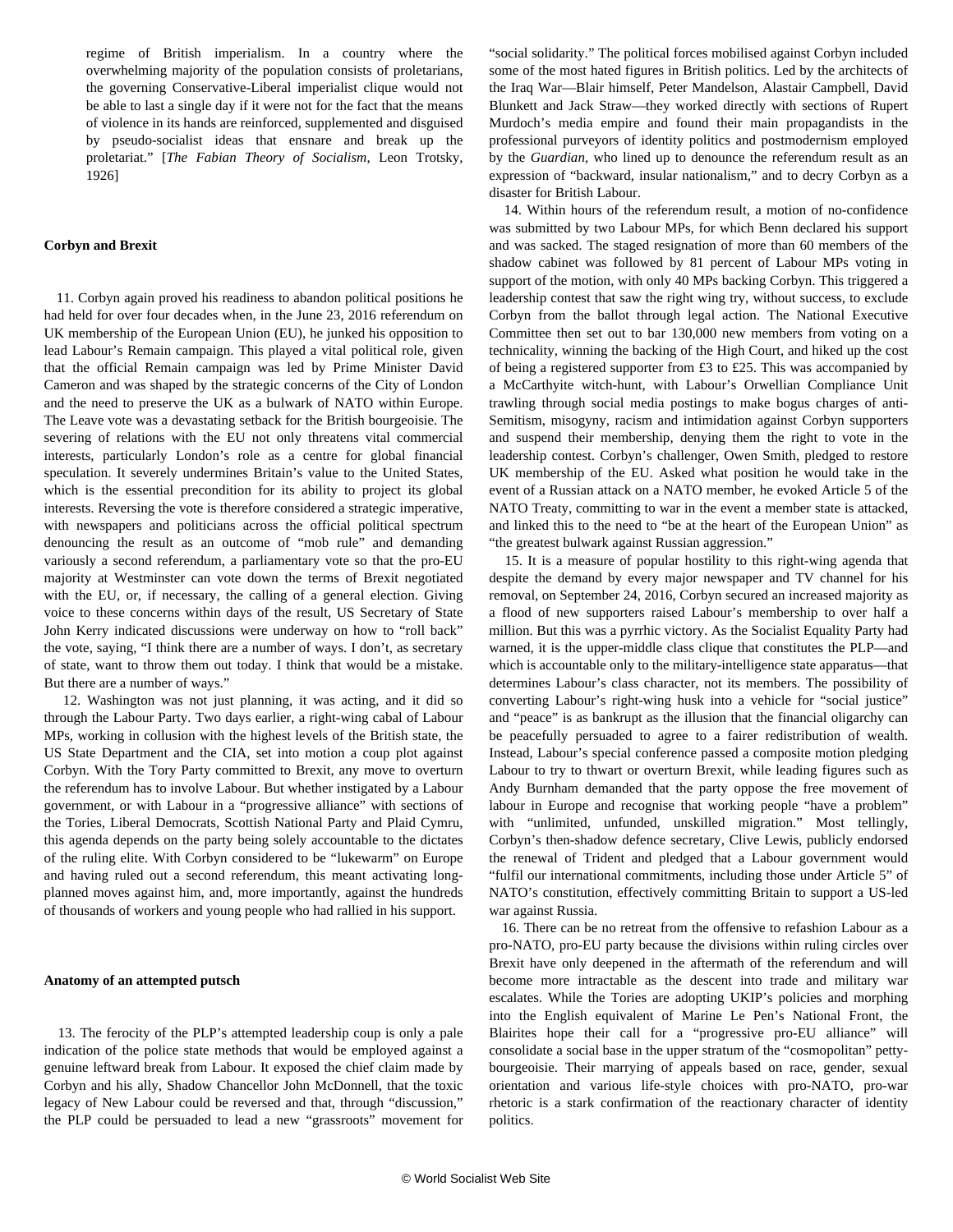## **A vindication of the Marxist method**

 17. The appraisal made by the Socialist Equality Party of Corbyn's leadership of the Labour Party has been entirely confirmed. This is a vindication of the Marxist method, which analyses political tendencies not according to what they call themselves but on the basis of their history and programme and the social interests they represent. In its very first statement following Corbyn's 2015 leadership victory, the SEP explained:

 "No one can seriously propose that this party—which, in its politics and organisation and the social composition of its apparatus, is Tory in all but name—can be transformed into an instrument of working class struggle. The British Labour Party did not begin with Blair. It is a bourgeois party of more than a century's standing and a tried and tested instrument of British imperialism and its state machine. Whether led by Clement Attlee, James Callaghan or Jeremy Corbyn, its essence remains unaltered." [*[The political issues posed by Corbyn's election as UK](/en/articles/2015/09/14/pers-s14.html) [Labour Party leader](/en/articles/2015/09/14/pers-s14.html),* September 14, 2015]

 18. This is in sharp contrast to the pseudo-left, who are regrouping around Labour. The Socialist Party hails Corbyn's victory as a step towards Labour's re-founding "as a democratic, socialist, anti-austerity party." It has wound up its Trade Unionist and Socialist Coalition (TUSC) electoral front and has applied to affiliate to Labour. The Socialist Workers Party seeks to corral workers and youth involved in industrial struggles, including against Labour councils implementing Tory attacks, behind support for a Corbyn-led Labour government. "Corbyn's position will be immeasurably strengthened if the level of struggle rises—and, in fact, this path offers the most certain route to creating an electoral majority for Corbyn," it declares. The Left Unity project has all but collapsed, with the bulk of its membership, including Alan Thornett's Socialist Resistance group, liquidating into the pro-Corbyn Momentum movement. Thornett declares a Corbyn-led Labour Party as the best chance in "generations" for "reshaping politics on the left and making a difference at the level of government." Meanwhile, the Alliance for Workers Liberty follows Corbyn in appealing for unity with the right wing, declaring, "no consistent and sincere democrat could insist that members on the right of the party, and even within the PLP, simply 'put up or shut up.'"

 19. The pseudo-left groups all pass over more than a century of the history of the Labour Party, in which every effort to push it to the left has ended in defeat or capitulation. Keir Hardie, Labour's founder, died an ostracised and broken man in 1915, just one year after Labour declared its support for the First World War. George Lansbury, Labour's Christian pacifist leader between 1933 and 1935, was forced out by the trade union bureaucracy as the party geared up to support British imperialist interests in the run-up to the Second World War. Having formed a National Unity government with the Tories at the outbreak of hostilities with Germany in 1939, and suppressed strikes throughout the war, the post-1945 supposedly "socialist" government of Clement Atlee played an essential role in the formation of NATO, facilitated the sectarian partition of India and committed British troops to the Korean War. More substantial figures than Corbyn on the Labour left have performed no better. In 1957, Aneurin Bevan, who had led protests against Britain's development of the H-bomb, notoriously reversed his support for unilateral nuclear disarmament, saying, "It would send a British foreign secretary naked into the conference chamber." Michael Foot, a founder of the Campaign for Nuclear Disarmament, distinguished himself as Labour leader (1980-1984) by supporting Thatcher's war against Argentina over the Falklands/Malvinas Islands, in the process helping her secure a second term in office, before he resigned a few days later.

## **Lenin on the Labour Party**

 20. The role of the pseudo-left is to provide a political apologia for subordinating the working class to the Labour Party and the trade unions. To this end, they seize on Lenin's designation of Labour as a "bourgeois workers party" to claim that its class character remains an open question. In reality, Lenin's definition flowed from the non-socialist character of the party's leadership that was bound up with its origins in the trade unions. But the broader significance of his analysis of the opportunist character of the Labour Party became clear in his appraisal of the degeneration of all the parties of the Second International as revealed by their support for their own ruling class in the First World War.

 21. Lenin advocated an implacable struggle against these forces to prepare the way for the revolutionary mobilisation of the working class through the building of a Third (Communist) International. In December 1916, Lenin wrote of:

 "[T]he monstrous and disgusting victory opportunism (in the form of social-chauvinism) has gained over the labour movement in Europe... objectively the *opportunists* are a section of the petty bourgeoisie and of certain strata of the working class who *have been bribed* out of imperialist superprofits and converted to *watchdogs* of capitalism and *corruptors* of the labour movement... The fact is that 'bourgeois labour parties,' as a political phenomenon, have already been formed in *all* the foremost capitalist countries, and that unless determined and relentless struggle is waged all along the line against these parties—or groups, trends, etc., it is all the same—there can be no question of a struggle against imperialism, or of Marxism, or of a socialist labour movement." [*Imperialism and the Split in Socialism,* 1916, V.I. Lenin *, Collected Works, Vol. 23.*]

 22. Lenin stressed that to describe Labour as the "political expression of the trade union movement" was erroneous:

 "Of course, most of the Labour Party's members are workingmen. However, whether or not a party is really a political party of the workers does not depend solely upon a membership of workers but also upon the men that lead it, and the content of its actions and its political tactics. Only this latter determines whether we really have before us a political party of the proletariat. Regarded from this, the only correct, point of view, the Labour Party is a thoroughly bourgeois party, because, although made up of workers, it is led by reactionaries, and the worst kind of reactionaries at that, who act quite in the spirit of the bourgeoisie. It is an organisation of the bourgeoisie, which exists to systematically dupe the workers with the aid of the British Noskes and Scheidemanns." [*Speech On Affiliation To The British Labour Party*, August 6, 1920]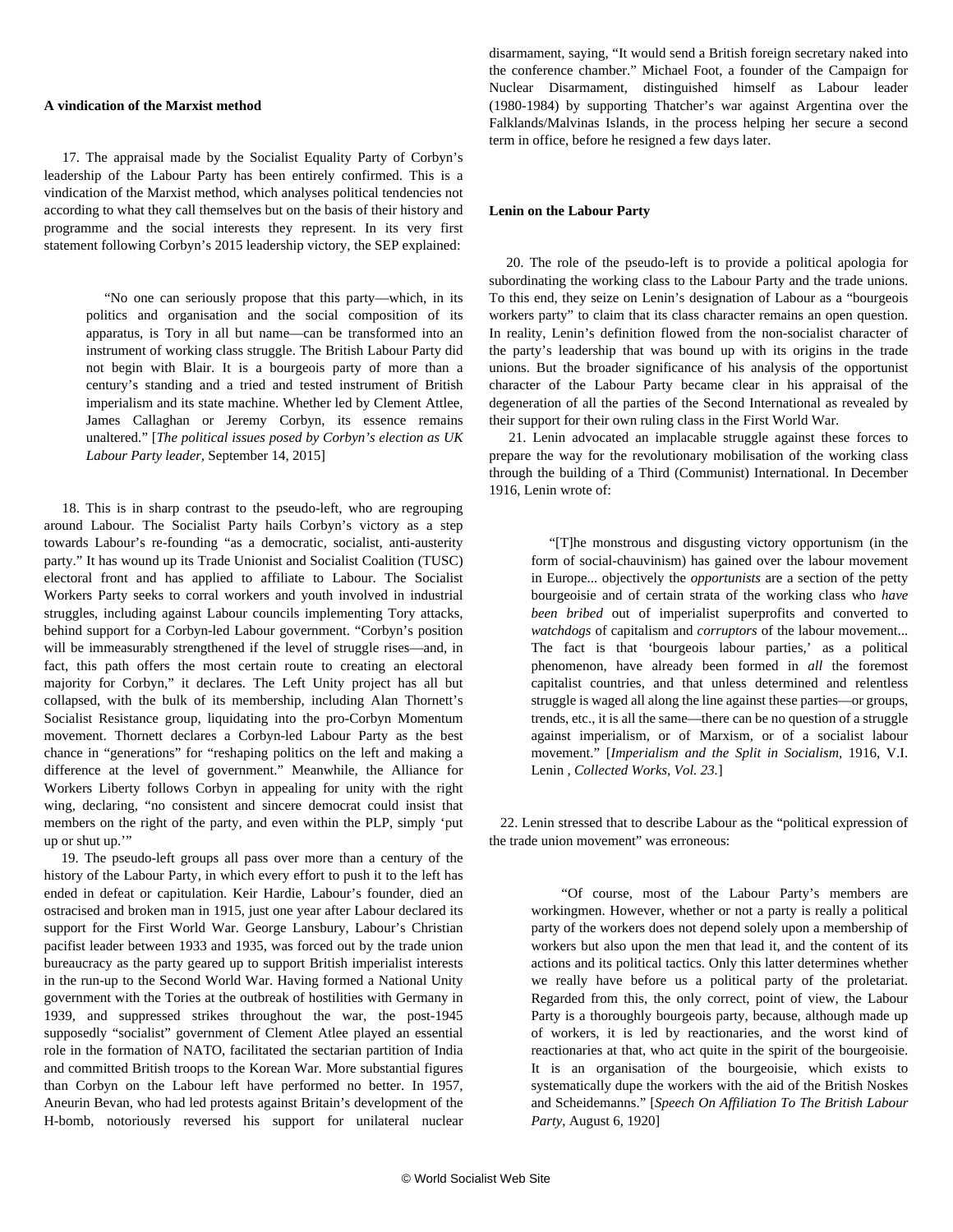23. Lenin's reference to the murderers of Rosa Luxemburg and Karl Liebknecht, the leaders of Germany's communists, makes clear that when he urged the young British Communist Party to seek affiliation to Labour and work for it to come to power, this was in order to hasten the break by workers from it. Explaining that "since revolution is impossible without a change in the views of the majority of the working class, a change brought about by the political experience of the masses, never by propaganda alone," Lenin wrote that the experience of a Labour government would mean "the majority will soon become disappointed in their leaders and will begin to support communism." The Communist Party of Great Britain applied for affiliation and was rejected. Lenin described this as a positive outcome that showed the masses exactly where the Labour Party stood. There is no point of connection between the pseudo-left and Lenin's revolutionary approach to the Labour Party or to the trade unions. He set out to break the working class from Labourism and from the political stranglehold of the trade unions. They seek to reinforce both.

#### **Trotsky on the Labour Party**

 24. Like Lenin, Trotsky understood that given the political allegiance of millions of workers to the Labour Party and their membership of the trade unions, the building of a revolutionary leadership depended upon patient work to expose any misplaced belief that these organisations offered a path towards socialism. This meant not only opposition to the right wing, but, above all, against the "lefts" who enjoyed the support of the most class conscious workers and kept them tied to a reformist programme. Writing one year before the 1926 General Strike, Trotsky explained that an escalation of the class struggle and the onset of a major crisis for British and world capitalism would lead to the right wing losing all influence, but the "first substitutes" would be the "lefts." Fabianism, MacDonaldism and pacifism, he wrote, "are the main prop of British imperialism and of the European, if not the world bourgeoisie. Workers must at all costs be shown these self-satisfied pedants, drivelling eclectics, sentimental careerists and liveried footmen of the bourgeoisie in their true colours. To show them up for what they are means to discredit them beyond repair." [*Where is Britain Going?* Leon Trotsky, 1925]

 25. In the course of the coup against Corbyn, Deputy Leader Tom Watson claimed that the Labour Party was being infiltrated by "Trotskyite entryists." Indeed, if one were to proceed from the appraisal of both the Labour right and the pseudo-left, Trotsky's entire contribution to revolutionary politics in Britain is his advocacy of entryism. In fact, Trotsky advanced this tactic as a means of taking forward the construction of the Fourth International by winning leftward moving forces that were trapped within the old organisations. For this reason, in Britain, he first called for entry not into the Labour Party, but the centrist Independent Labour Party (ILP), which had split from Labour in 1932 after party leader Ramsay MacDonald formed a National Coalition with the Tories and Liberals to impose austerity measures following the Wall Street Crash. The ILP co-founded the "London Bureau" of left-socialist parties, advancing a policy of regrouping forces drawn from within the Second and Third Internationals. Trotsky urged its European affiliates to support the founding of the Fourth International, declaring the Stalinised Third International dead for the purposes of revolution, due to it allowing Hitler to rise to power in Germany without opposition. The British Trotskyists entered the ILP to convince its members to heed Trotsky's warning that the party must "place itself right now under the banner of the Fourth International, or it will disappear from the scene without leaving a trace." However, the ILP came under ever greater influence from Stalinism after the Third International switched to the policy of Popular Front alliances

with bourgeois parties, and spiralled into a terminal decline.

 26. The entry work of the pseudo-left groups in the Labour Party owes its politics not to Trotsky but to Pabloism, the liquidationist tendency that broke from Trotskyism in the aftermath of the Second World War. Rejecting the working class as the revolutionary agency of social change, the Pabloites asserted that the expansion of Stalinist control into Eastern Europe proved that socialism could be arrived at through the "blunt instruments" of the bureaucratic organisations that presently dominated the working class. On this basis, they insisted on the "real integration into the mass movement wherever it expresses itself in each country, or to integration in an important current of this movement which can be influenced." This took the form of "entryism *sui generis"* (of a unique kind)—whereby these groups buried themselves in the Labour Party while functioning as its left apologists.

 27. The Militant Tendency was for some time the British section of the Pabloite movement. Having been ensconced in the Labour Party for decades, it rose to public prominence in the 1980s during the struggles against the Conservative government of Margaret Thatcher. Its record at that time is a devastating exposure of the claim that Labour can be made into a political vehicle for the socialist aspirations of the working class. Broad swathes of workers were hostile to the right-wing trajectory of the Labour Party and the Trades Union Congress and were moving toward a break from reformism. Instead of encouraging this development, Militant insisted on workers remaining under the leadership of Labour. It had built a dominant position within Liverpool City Council and won support for rejecting the spending cuts demanded by Thatcher, portraying this as proof that the District Labour Parties would in future assume the role of organs of dual power played by the Soviets, or workers' councils, in the Russian Revolution of 1917. Instead, the Liverpool Labourites agreed to some minor concessions granted by Thatcher to prevent the opening of a second front when she set on crushing the 1984-85 miners' strike. Militant's domination of the city ended in a rout in 1985, when, facing bankruptcy, and having secured an additional £30 million in loans, it carried out what it called an "orderly retreat" by producing a legal balanced budget. This opened the way for a witch-hunt launched by Labour leader Neil Kinnock, which ended in the expulsion of *The Militant* newspaper's editorial board. Over the next few years, Militant's majority, led by Peter Taaffe, were forced to quit the Labour Party.

 28. The media and the pseudo-left groups draw a veil over the most significant example of entry work conducted in the Labour Party on the basis of genuinely revolutionary principles—the intervention of the British Trotskyists under the leadership of Gerry Healy in the post-war period. The significance of this work was that it was guided by, and subordinate to, the struggle to build the revolutionary party. The gains it made were the product of the Healy group's support for the Open Letter, issued by James P. Cannon of the US Socialist Workers Party in 1953, defending Trotskyism from the Pabloites' attempts to liquidate the Fourth International. The founding of the International Committee of the Fourth International (ICFI) was critical in the political strengthening of the British Trotskyists to intervene in a hostile political milieu. In the crisis in British Stalinism that followed Khrushchev's Secret Speech in 1956, they were able to win important forces from the Communist Party of Great Britain. This enabled the Healy group to win significant support in the Labour Party and the trade unions, centred on their work to expose the "lefts," demanding that they break with the right wing and take up the struggle for a Labour government pledged to socialist policies.

 29. The defining characteristic of this intervention was that when the bureaucracy mounted a vicious witch-hunt against its Trotskyist opponents, Healy was prepared for a decisive organisational break with the Labour Party. In March 1959, the Socialist Labour League (SLL) was formed as an open political tendency. Healy explained: "Instead of allowing our people to disappear into the wilderness as a result of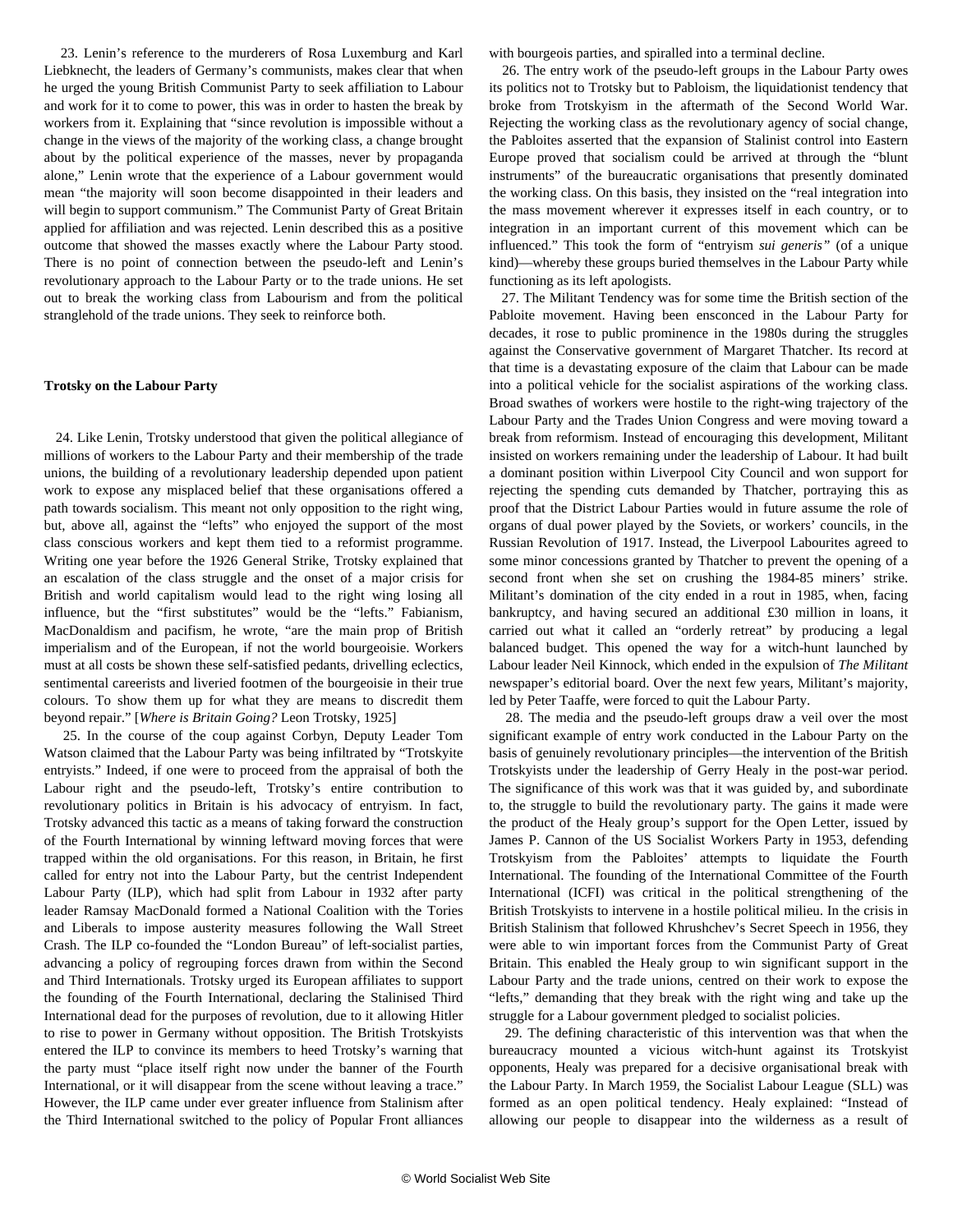expulsions, we now saw the opportunity to reorganise them more openly as the core of the SLL itself. In other words, the formation of the SLL was a strategic modification of our total entry policy to a new situation which could not have been foreseen when our movement entered the Labour Party in 1947." Following the advice of Lenin, the SLL applied to the Labour Party for political affiliation and was rejected, proscribed and dozens of its leading personnel expelled. Again, the SLL went on the offensive, winning the leadership of the Young Socialists (YS). The *Keep Left* youth paper was proscribed and its supporters suspended, YS branches closed down and riot police called against a lobby of the Labour Party National Executive Committee.

#### **Globalisation and its consequences**

 30. The pseudo-left groups portray the Labour Party and the trade unions as timeless entities, which, despite their faults, still represent mass organisations of the working class. This not only conceals the historical experience made by working people with these organisations, but also the terminal stage of their degeneration. The ICFI explained that the dissolution of the Soviet Union in December 1991 and the re-introduction of capitalism by the Stalinist bureaucracy was an epochal event that demanded a major reappraisal of the character of all the old bureaucratic organisations and their relationship to the working class. In July 1987, the ICFI drew attention to how the profound changes associated with transnational production and the global integration of finance and manufacturing had "dramatically undermined" the viability of the old labour organisations that were "embedded in the nation-state system." Confronted with the failure of the national autarkic economic policies pursued in opposition to socialism, the response of the Stalinist bureaucracy under Mikhail Gorbachev and Boris Yeltsin was to seek reintegration into the structures of world capitalism and their own transformation into a class of bourgeois exploiters. But this was only the highest expression of an international phenomenon, in which all the trade unions, parties and even states created by the working class "in an earlier period, have been transformed into the direct instruments of imperialism."

 31. This led to a radical shift in the tactical approach taken to the Labour Party. In the past, demands to "make the lefts fight the right wing" had been dictated by the need to disabuse workers of their illusions that any section of Labour offered a vehicle for socialist struggle. However, after the unbroken series of betrayals, beginning with the 1984-85 miners' strike and the emergence of New Labour under Blair, which repudiated the party's commitment to social reformism, to continue to place such demands risked introducing rather than combating illusions.

 32. This applied with equal force to the trade unions. In his 1998 lecture *[Marxism and the Trade Unions](/en/articles/2014/08/01/unfi-a01.html)*, chairman of the *World Socialist Web Site* editorial board David North rejected the pseudo-left's assertion that the development of a mass socialist movement "depends upon 'winning' the trade unions, or at least a significant section of them, to a socialist perspective." The inability of the trade unions throughout the world to defend the living standards of the working class must have "objective causes both in the socio-economic environment within which the trade unions now exist and, even more fundamentally, in the essential nature of the trade unions themselves." Far from acting as organs of class struggle, "history provides overwhelming evidence that they are far more devoted to its suppression... Standing on the basis of capitalist production relations, the trade unions are, by their very nature, compelled to adopt an essentially hostile attitude toward the class struggle. Directing their efforts toward securing agreements with employers that fix the price of labour power and determine the general conditions in which surplus value will be

pumped out of the workers, the trade unions are obliged to guarantee that their members supply their labour power in accordance with the terms of the negotiated contracts. That opposition, moreover, is focussed on the socialist movement, which represents the working class, not in its limited role as a seller of labour power, but in its historic capacity as the revolutionary antithesis of the production relations of capitalism."

 33. This inherent antipathy to the class struggle has assumed a finished form in the response of the trade unions to the development of globalisation. The defence of the capitalist order now demands that in the interests of being globally competitive, they actively impose ever greater levels of exploitation through wage cuts, speed ups and job losses. The degeneration of the Labour Party and the trade unions is such that it is impossible to define them any longer as workers' organisations in any meaningful sense. The ICFI responded with the decision to form the Socialist Equality Parties. The SEP (UK) explained in its 2010 Historical and International Foundations document that in the past, "the Stalinist and social democratic parties held the allegiance of many socialist-minded workers, intellectuals and youth. The task of constructing a revolutionary party, therefore, could only proceed through a systematic struggle to dispel illusions in the socialist character of these parties, including their left representatives, and work for a radicalisation within their ranks and those of the trade unions they controlled. A sea-change had now occurred in the relationship between the working class and these organisations. They no longer enjoyed the active and militant support of advanced workers, who viewed them as overt representatives of big business. Consequently, it was not a question of exposing illusions in other tendencies, but of directly establishing the right of the Trotskyist movement to lead the working class." [\[The Historical and International](http://socialequality.org.uk/programme/historical-foundations/) [Foundations of the Socialist Equality Party](http://socialequality.org.uk/programme/historical-foundations/) (Britain), *p. 116*.]

#### **Marxism versus the pseudo-left**

 34. The pseudo-left organisations constitute a professional *anti-Trotskyist* detachment of the petty-bourgeoisie. The term pseudo-left denotes "political parties, organizations and theoretical/ideological tendencies which utilize populist slogans and democratic phrases to promote the socioeconomic interests of privileged and affluent strata of the middle class." The pseudo-left "is anti-socialist, opposes class struggle, and denies the central role of the working class and the necessity of revolution in the progressive transformation of society." It "promotes 'identity politics,' fixating on issues relating to nationality, ethnicity, race, gender and sexuality in order to acquire greater influence in corporations, the colleges and universities, the higher-paying professions, the trade unions and in government and state institutions, to effect a more favourable distribution of wealth among the richest 10 percent of the population." It is "pro-imperialist, and utilizes the slogans of 'human rights' to legitimize, and even directly support, neo-colonialist military operations." [David North, *[The Frankfurt School, Postmodernism and the](/en/articles/2015/07/21/dnbo-j21.html) [Politics of the Pseudo-Left: A Marxist Critique](/en/articles/2015/07/21/dnbo-j21.html), pp. xxii-xxiii*]

 35. The international working class has made critical experiences with the pseudo-left tendencies: their role in supporting the ethnic dismemberment of Yugoslavia and fostering of civil war by the imperialist powers; their derailing of the revolutionary movement against the dictatorship of Hosni Mubarak in Egypt; their support for the NATOled war in Libya and the CIA-backed civil war in Syria; their backing of the right-wing coup in Ukraine; and, above all, the actions of Syriza in Greece. When Syriza came to power in January 2015, as a result of its pledges to oppose EU-backed austerity measures, this was hailed by pseudo-left organizations everywhere as a transformative event that would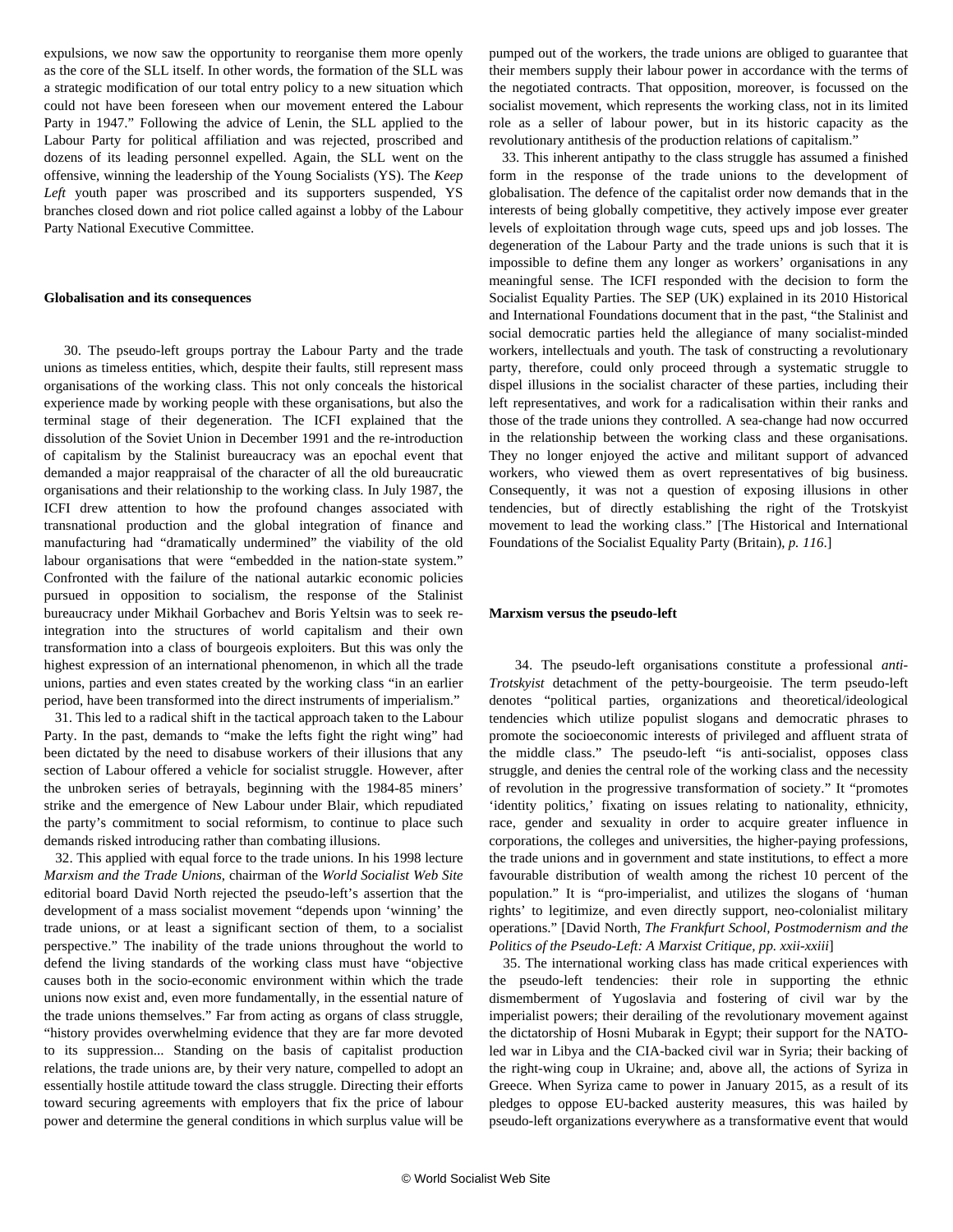change the trajectory of European politics. Instead, Syriza spent months pleading with the EU for paltry concessions on the terms for imposing EU austerity measures before repudiating the landslide vote against further austerity in the July referendum and agreeing to impose even harsher spending cuts than its predecessors. It now engages in direct confrontations with the working class, while serving as a front-line police force for the EU's "Fortress Europe," keeping out refugees fleeing the disasters created by imperialism in the Middle East and Africa. The actions of Syriza have definitively confirmed the role of the pseudo-left as a faction of bourgeois politics, repeated in different forms by Podemos in Spain, Die Linke in Germany and the New Anti-capitalist Party in France.

 36. The mendacious character of the pseudo-left's boosting of these parties as a progressive alternative to the old social democratic parties is underscored by their embrace of Corbyn. In his victory speech to Labour's 2016 Special Conference, Corbyn boasted, "Since the crash of 2008, the demand for an alternative and an end to counter-productive austerity has led to the rise of new movements and parties in one country after another... In Britain, it's happened in the heart of traditional politics, in the Labour party, which is something we should be extremely proud of." The pseudo-left have all proclaimed Momentum as the British equivalent of Syriza, with the Socialist Party declaring that its model for a "re-founded anti-austerity Labour Party" is the "Greek party Syriza"—which "went from under 5 percent to winning a general election in just a few years…"

 37. As the ICFI explained in its statement, *[The Political Lessons of](/en/articles/2015/11/13/icfi-n13.html) [Syriza's Betrayal in Greece](/en/articles/2015/11/13/icfi-n13.html),* the pseudo-lefts supported Syriza because they represent "the same affluent layers of 'left' academics, union functionaries, parliamentarians, and professionals, and sought to advance their class interests through similar policies. When the ruling class allowed Syriza to take power, all of them saw this as a model and hoped that they would be given the opportunity to play a similar role in their own countries." Similarly, Corbyn's policies have nothing to do with defending the working class, much less implementing socialism. They are framed around greater government intervention to preserve British industry against its rivals in Europe, the US and China, and the encouragement of "social entrepreneurs," based on cooperatives, investment banks, credit unions and the like that would provide a new niche for the middle class under conditions of an offensive against all the gains and conditions won by workers. Should Corbyn come to power, he will play exactly the same role as Tsipras in Greece.

 38. The pseudo-left groups are utterly indifferent to the reactionary role played by Syriza because they are hostile to the working class and its interests. It is no accident that they speak of Labour being "transformed" into the party of the 99 percent. This formulation, which is selected because it omits any reference to capitalism and socialism, seeks to conceal the fundamental class divisions in society. It articulates the outlook of a moderately successful layer of the middle class—from which the pseudo-left is drawn—who feel that the 1 percent's monopoly on private wealth is shutting them out of their entitlements. The anticapitalism of this layer is motivated more by envy of the super-rich than solidarity with the working class. They desire not the abolition of private ownership of the means of production, much less the expropriation of the City of London, but a more equitable distribution of the income derived from it among the top ten percent of society.

# **Tasks of the Socialist Equality Party**

 39. The tasks of the Socialist Equality Party flow directly from the appraisal made by the International Committee of the Fourth International of the impact of these developments on the class struggle:

 "Those parties and personalities that emerge as the initial beneficiaries of political discontent will be overwhelmed by the massive social forces set into motion by the global crisis. The fate of Syriza and its leader Tsipras—universally acclaimed in January 2015 and despised in July—will befall many other political charlatans and mis-leaders. But it is not sufficient to wait passively and allow events to expose the traitors. It is necessary to undertake the building of the genuine revolutionary party equal to the tasks confronting the working class." [*[Socialism and the Fight Against](/en/articles/2016/02/18/icfi-f18.html) [War](/en/articles/2016/02/18/icfi-f18.html)*, point. 57]

 40. The Socialist Equality Party seeks to build our party in the working class and above all the younger generation. We are committed to the most energetic and active intervention in the struggles that will inevitably be unleashed by the ever more savage imposition of austerity and as a result of the opposition of millions to the escalation of imperialist military violence. But the development of a new socialist and internationalist leadership is possible only through waging the necessary theoretical and political work to educate working people and youth in the fundamental lessons of history and, in this way, free them from the alien influence of the petty-bourgeois defenders of capitalism and the political stranglehold of the Labour and trade union bureaucracy.

 41. There is no basis for the return to the type of reformist Labour Party promised by Corbyn. An entirely opposed perspective is required by the working class that meets up to the reality of existing social relations. Unlike the 1930s, British capitalism has largely spent the special reserves it drew from Empire, including its most precious political asset, the Labour and trade union bureaucracy, which enabled it to avoid the revolutionary upheavals that swept Europe in the same period. This is underscored by a comment from Labour's Jon Cruddas, published in the *Financial Times*, speculating on the form that a "domestic political realignment" will take in Britain. Cruddas wrote that the "closest historical parallel" to the present crisis in Labour is Berlin in 1918, when, during the revolutionary upheavals occasioned by the First World War, Friedrich Ebert led the German Social Democratic Party into the Weimar Coalition, unleashing the Freikorps to murder Luxemburg and Liebknecht. Cruddas' potted account was littered with inaccuracies, but his overall message was clear—in response to the deepening social and political polarisation, the Labour bureaucracy will respond in the manner of Ebert.

 42. This is the significance of the re-emergence of the spectre of Leon Trotsky in the course of the deepening crisis of the Labour Party. Designating the purge of party members as "Operation Icepick"—a reference to the weapon used to assassinate Trotsky—and targeting thousands of "suspect" members as "Trots" shows how acutely aware the ruling elite and its media are of the threat posed by Trotskyism. Whenever capitalism is gripped by crisis and an eruption of social and political conflict involving the working class, Trotsky's presence is always felt. Nowhere is this more so than in Britain, where anti-Trotskyist agitation extends from the mass media's lurid headlines into the less than hallowed halls of academia. The struggle waged by the ICFI against what it called the post-Stalinist school of falsification has centred from 2003 on efforts to rebut a series of "pre-emptive" biographies of Trotsky by British historians Ian Thatcher, Geoffrey Swain and Robert Service. These academic hatchet jobs—based on a "confluence of neo-Stalinist falsification and traditional Anglo-American anti-Communism"—sought to discredit Trotsky on the eve of new revolutionary convulsions. The full significance of this political work is now clear.

43. On the eve of the 100th anniversary of the October 1917 Russian